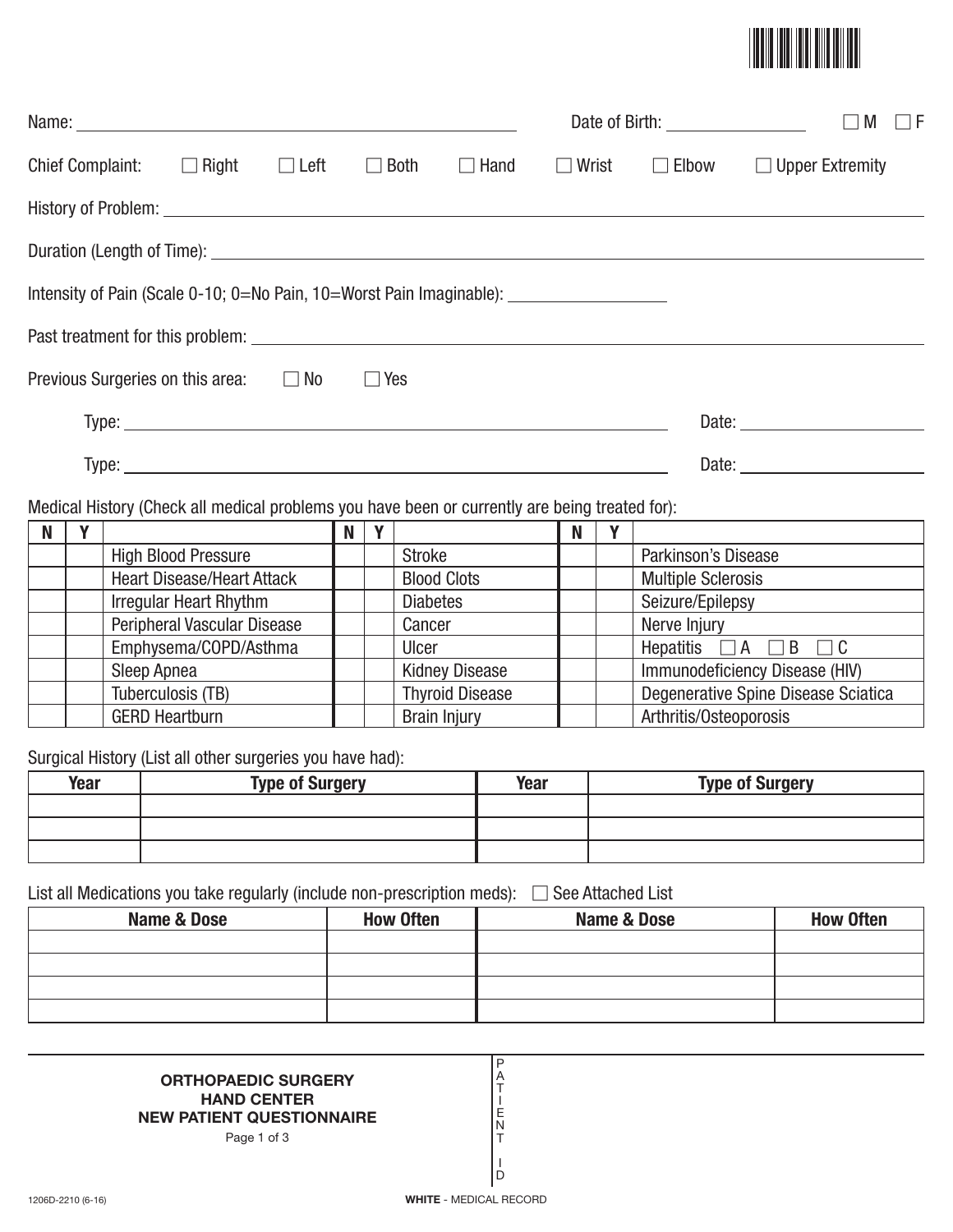Allergies:  $\Box$  No  $\Box$ If yes, please list medication and reaction to it below:

| <b>Medication</b> | Reactior | <b>Medication</b> | <b>Propries</b><br>า <del>c</del> acuon |
|-------------------|----------|-------------------|-----------------------------------------|
|                   |          |                   |                                         |
|                   |          |                   |                                         |

Complications (Check and explain any complications you have had after any of your surgeries):

| Infection: |                             | Pneumonia:              |
|------------|-----------------------------|-------------------------|
| Bleeding:  |                             | Lung Problems:          |
|            | <b>Blood Clot:</b>          | Severe Nausea/Vomiting: |
|            | <b>Anesthesia Reaction:</b> | Other:                  |

Social History:

| Occupation: _____________                                                                                                                   |                                  | $\Box$ Full Time $\Box$ Part $\Box$ Retired |
|---------------------------------------------------------------------------------------------------------------------------------------------|----------------------------------|---------------------------------------------|
| Do you drink alcohol? $\Box$ No $\Box$ Yes If yes, how much? $\Box$ 1-5 $\Box$ 6-10 $\Box$ 11-15 $\Box$ 16-20 $\Box$ 20 or more drinks/week |                                  |                                             |
| Do you currently smoke? $\Box$ No $\Box$ Yes                                                                                                |                                  |                                             |
| Did you ever smoke? $\Box$ No $\Box$ Yes                                                                                                    | If yes, number of packs per day: | For ______ years Year quit: ______          |
|                                                                                                                                             |                                  |                                             |

## Review of Symptoms (Check any recent/current problems, check symptoms or write in other):

| N | Y | <b>System</b>             | <b>Symptoms/Problems</b>                                                       | <b>Other</b> |
|---|---|---------------------------|--------------------------------------------------------------------------------|--------------|
|   |   | General                   | Fever, □ Unexplained Weight Loss/Gain, □ Weakness                              |              |
|   |   | Eyes/Vision               | Glasses, $\Box$ Blurred, $\Box$ Double, $\Box$ Dry Eyes                        |              |
|   |   | Ears, Nose, Throat, Mouth | Vertigo, $\Box$ Sinusitis, $\Box$ Hoarseness, $\Box$ Loss of Hearing<br>$\Box$ |              |
|   |   | Heart                     | Chest Pain, $\Box$ Murmurs, $\Box$ Palpitations, $\Box$ Irregular Rhythm       |              |
|   |   | Lung                      | Short of Breath, $\Box$ Asthma, $\Box$ Cough, $\Box$ Wheezing                  |              |
|   |   | Circulation               | Blood Clots, $\Box$ Swelling, $\Box$ Claudication, $\Box$ Varicosities         |              |
|   |   | <b>Digestive Tract</b>    | Diarrhea, $\Box$ Constipation, $\Box$ Ulcers, $\Box$ GERD, $\Box$ Pain         |              |
|   |   | Kidney/Urinary            | Stones, $\Box$ Burning, $\Box$ Itching, $\Box$ Bleeding                        |              |
|   |   | Skin/Breast               | Rash, Lump, $\Box$ Itching, $\Box$ Hair or Nails Change                        |              |
|   |   | Endocrine                 | Excess Thirst, □ Decreased Energy, □ Diabetes                                  |              |
|   |   | Neurologic                | Balance, $\Box$ Numbness/Tingling, $\Box$ Seizure, $\Box$ Tremor               |              |
|   |   | Psychiatric               | Depressions, $\Box$ Anxiety, $\Box$ Sleep Disorder                             |              |
|   |   | Blood/Lymph               | Bleeding Problems, $\Box$ Easy Bruising, $\Box$ Transfusion                    |              |
|   |   | Musculoskeletal           | Fracture, $\Box$ Arthritis, $\Box$ Motion Loss, $\Box$ Cramps/Spasms           |              |

## **ORTHOPAEDIC SURGERY HAND CENTER NEW PATIENT QUESTIONNAIRE**

Page 2 of 3

P A T I E N T I D